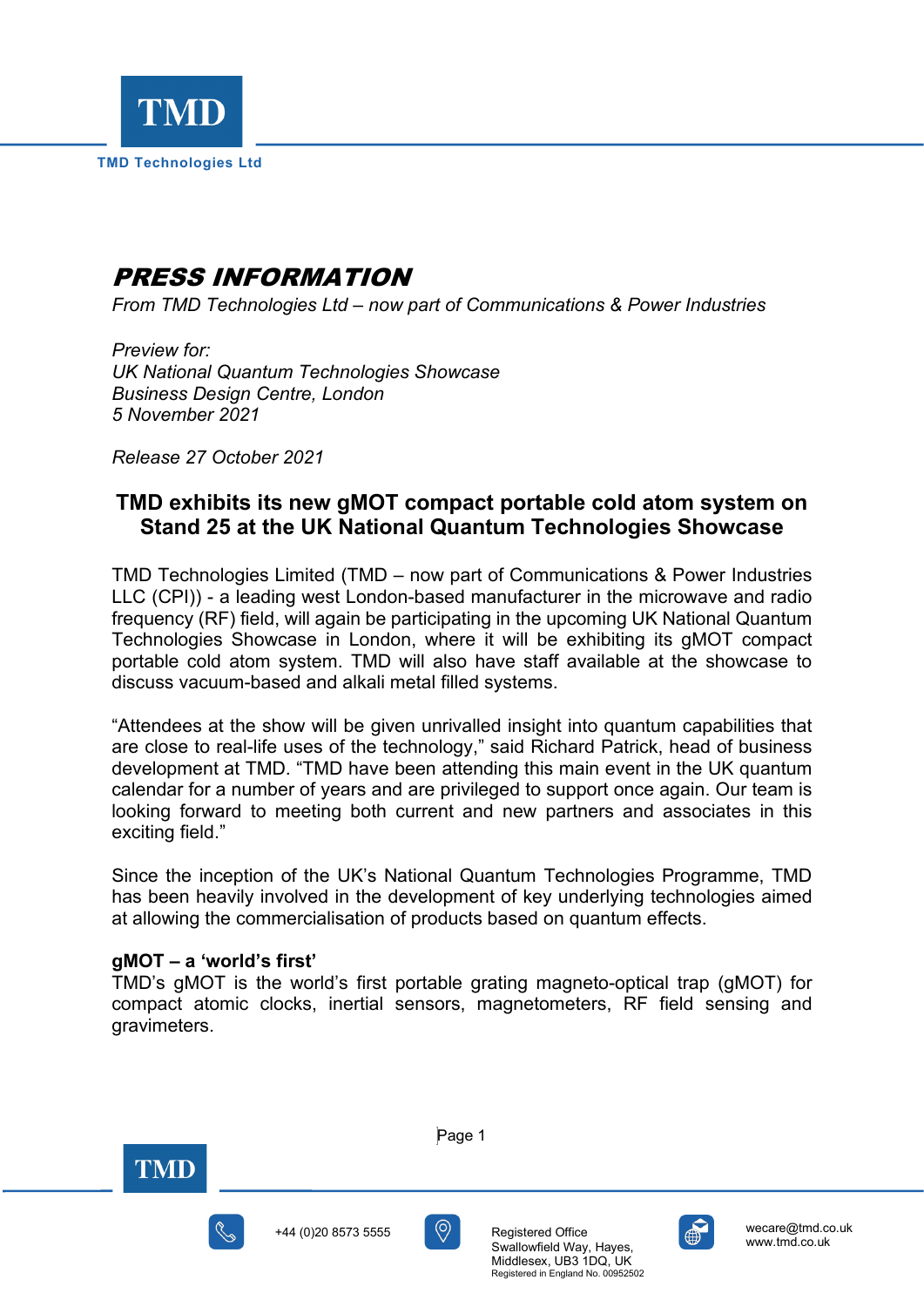



*The gMOT – another TMD cutting-edge product.*

The portable gMOT was conceived and designed by TMD's Applied Science team in close working association with its academic and scientific partners at the University of Strathclyde, University of Glasgow and Kelvin Nanotechnology Limited. It was built and tested at TMD's manufacturing and design facility in Hayes, west London.

Atomic clocks are now an important facet of people's everyday lives in the fastexpanding quantum world. They have the potential to provide a valuable alternative and back-up to GNSS (Global Navigation Satellite Systems) – used as either standalone timing solutions on a platform or as 'hold-over' clocks should the GNSS signal become unavailable, unreliable or degraded.

#### **National Quantum Technologies Programme**

The National Quantum Technologies Programme is a UK government initiative involving investment in excess of £600m over 10 years and aimed at accelerating the translation of quantum technologies into the marketplace. The programme supports investment in research, innovation and technology demonstration to help UK industry to commercialise these new technologies.

#### **TMD at the show**

TMD will have engineering personnel available to meet with customers at the show.

For more information, please contact TMD UK at [wecare@tmd.co.uk](mailto:wecare@tmd.co.uk) or TMD US at [info@tmdus.com.](mailto:info@tmdus.com)

## **ENDS**



í

Page 2





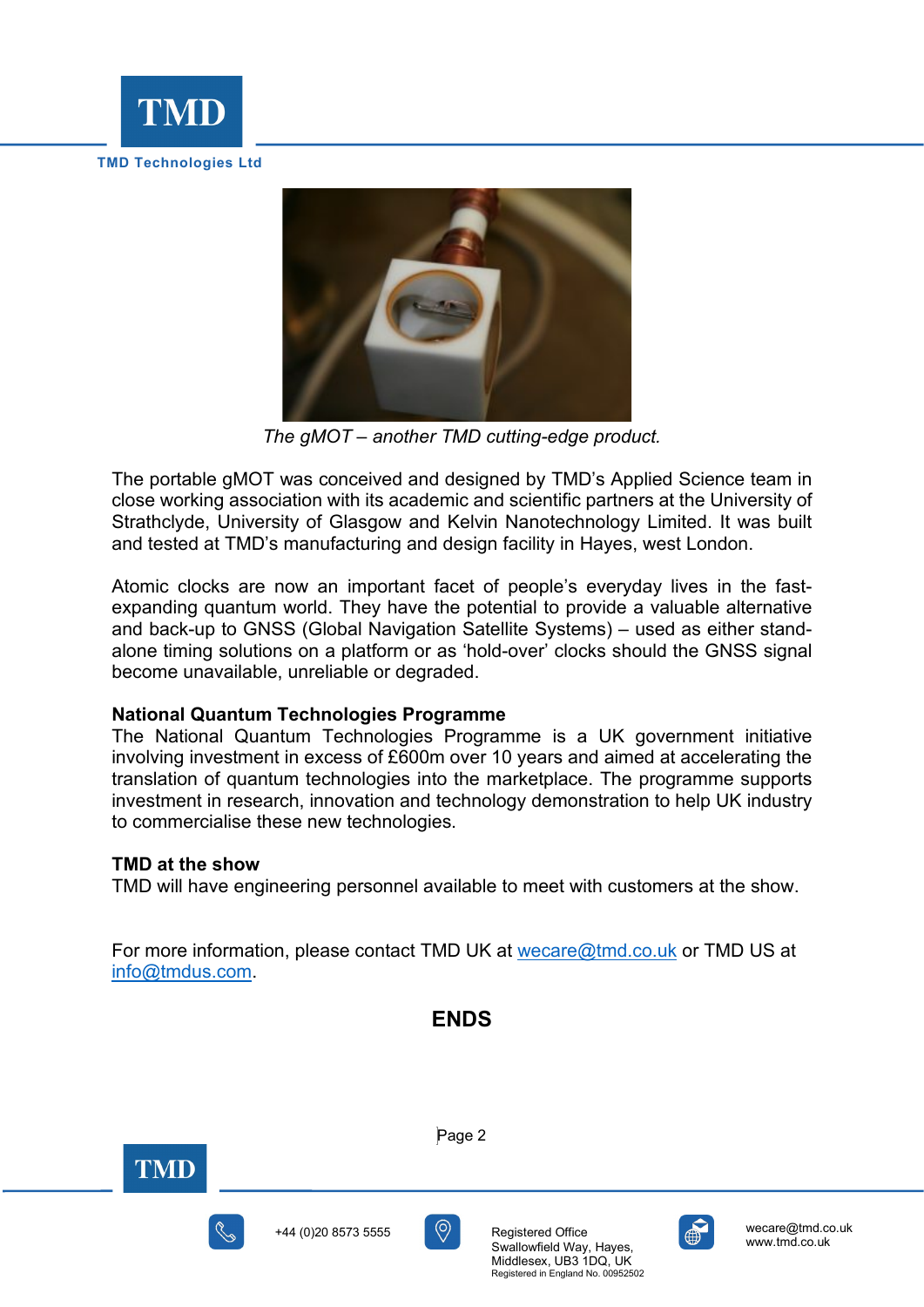

## **About Communications & Power Industries**

Communications & Power Industries (CPI) is a global manufacturer of electronic components and subsystems focused primarily on communications and defence markets. With a heritage of technological excellence that spans decades, CPI develops, manufactures, and globally distributes innovative and reliable technology solutions used in the generation, amplification, transmission and reception of microwave signals for commercial and military applications. Learn more about CPI at [www.cpii.com.](http://www.cpii.com/)

## **TMD Technologies Limited – the leaders in scientific and technical microwave and RF innovation**



*TMD's headquarters design and manufacturing facility in West London, UK.*

With a heritage dating back to the 1940s, TMD Technologies Limited (TMD) is a world-class designer and manufacturer of professional microwave and RF products. At the company headquarters in Hayes, West London it produces specialised transmitters, amplifiers, microwave power modules (MPMs), high voltage power supplies, microwave tubes and transponders for radar, EW and communications applications. A previous twice Queen's Award winner, it also produces a range of advanced instrumentation microwave amplifiers for EMC testing, scientific and medical applications.

TMD is also making on-going and substantial investment in the development of quantum-enabled technology under the UK National Quantum Technologies Programme (UK-NQTP).

Recently, TMD has expanded their investment in the Solid-State Power Amplifier MPM space through a partnership with Diamond Microwave LTD, and now has

Page 3



í





+44 (0)20 8573 5555  $\sqrt{9}$  Registered Office Swallowfield Way, Hayes, Middlesex, UB3 1DQ, UK Registered in England No. 00952502

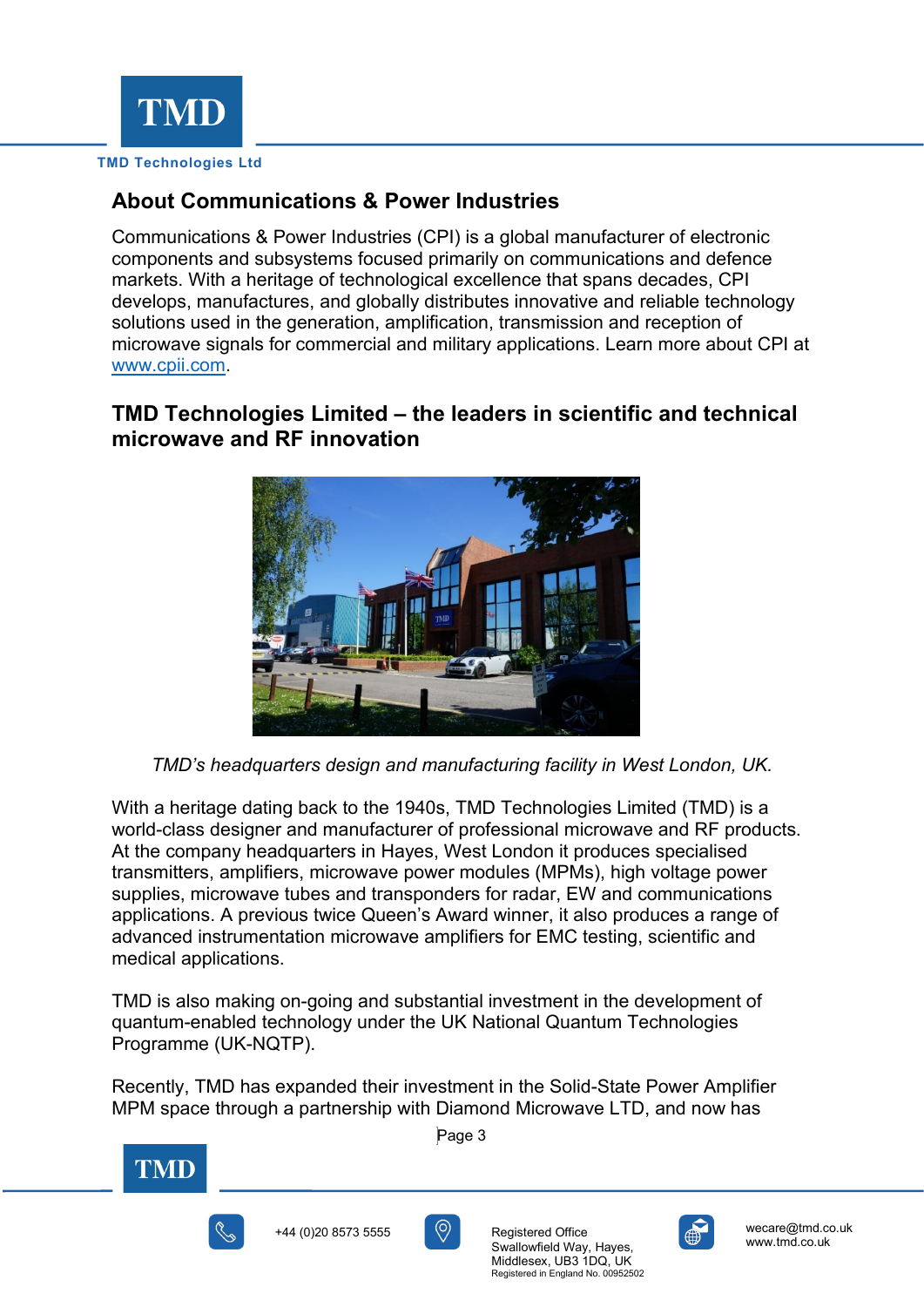

SSPA MPMs available with various output power options from UHF through Ku band.

## **TMD Technologies, LLC, USA**



*Leader in scientific, professional microwave and high-power RF innovation*

TMD Technologies, LLC is the US subsidiary of TMD Technologies Limited. Based in Baltimore, Maryland, it provides complete technical and commercial support to TMD's customers in the USA and offers a comprehensive product repair centre.

The Sales and Business Development team is engaged with promoting the whole range of TMD's products, as well as identifying new business development opportunities in the United States.



í

Page 4





+44 (0)20 8573 5555 Registered Office Swallowfield Way, Hayes, Middlesex, UB3 1DQ, UK Registered in England No. 00952502